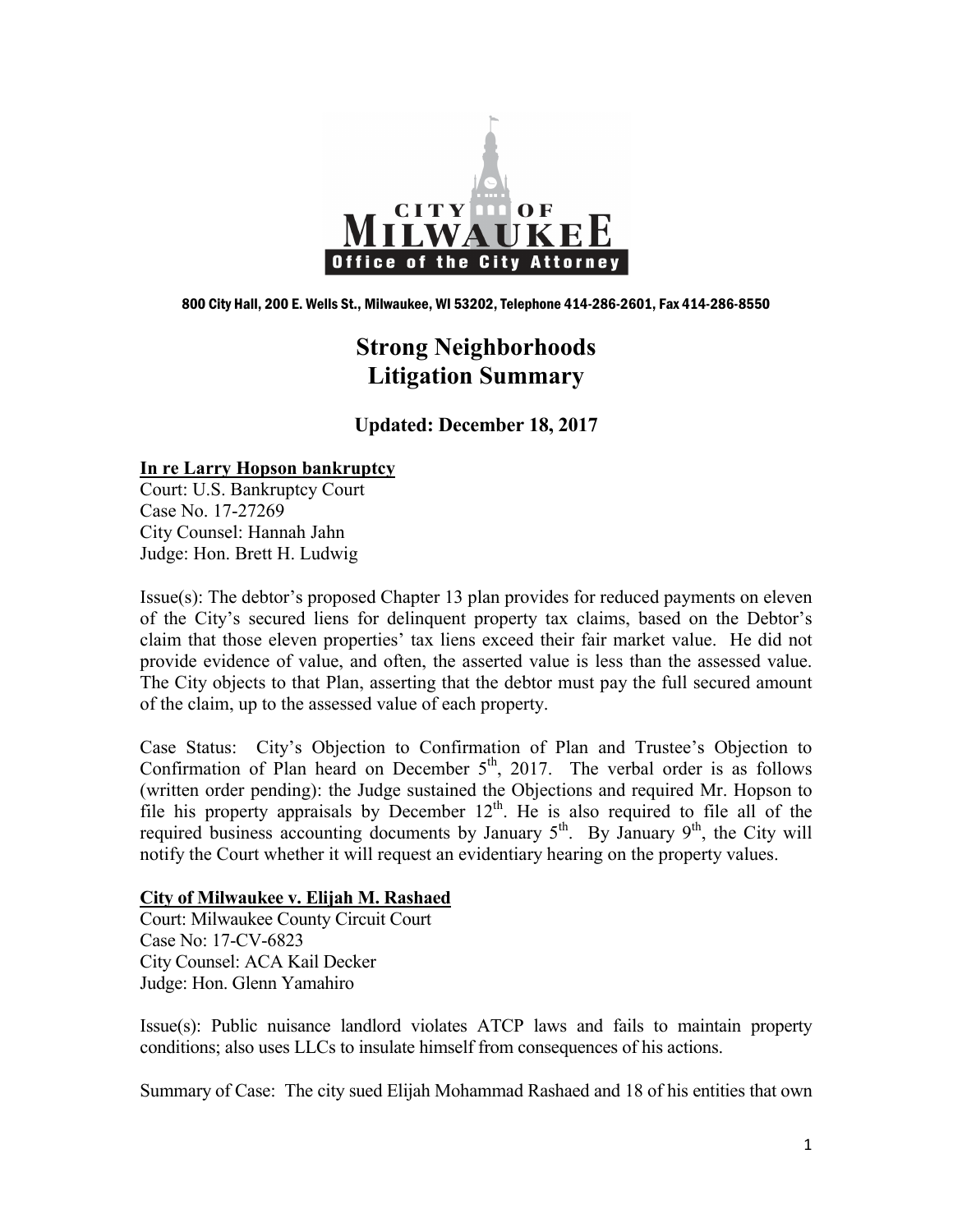property in Milwaukee seeking an injunction that prohibits him from managing properties, collecting rent, and acquiring or conveying property. The city seeks to get a receiver appointed to manage the properties and then sell them to pay for the cost of the receivership and satisfy all liens.

Case Status: Rashaed has agreed to wind down operations and effectively leave the Milwaukee landlord business by January 18, 2018, or have a property manager appointed to run his operations and wind down business for him. In the meantime, a  $3<sup>rd</sup>$ -party monitor has been appointed to prioritize all repairs and report Rashaed's activities to the court. He is actively marketing and attempting to sell all 165 rental properties.

### **In re City Wide Investments, LLC bankruptcy**

Court: U.S. District Court for the Eastern District of Wisconsin Case No. 17-cv-1403 City Counsel: Hannah Jahn Judge: Hon. Pamela Pepper

Issue(s): City Wide Investments, LLC filed bankruptcy to get back property located at 8940 N. Michele St. Property was part of an In Rem tax lien foreclosure proceeding brought by the City of Milwaukee and has since been sold to a 3<sup>rd</sup> party. After trial on September 19<sup>th</sup>, 2017, the Court found that the fair market value of the property at the time of transfer was \$330,000, and consequently, ordered a judgment in favor of the Plaintiff in the amount of \$280,894.56.

Status: City appealed to the District Court. All briefing completed; no further dates set.

## **In re James Miicke bankruptcy**

Court: U.S. Bankruptcy Court Case No. 17-23177 City Counsel: Hannah Jahn Judge: Hon. Susan V. Kelley

Issue(s): The debtor's proposed Chapter 13 plan provides for payment of only a small portion of outstanding municipal court judgments as an unsecured claim. The City has objected to this plan, asserting that the debtor can afford, and should be required, to pay much more, if not all, of the outstanding judgment amounts. To address the City's objections, the debtor filed an amended Plan on October 12, 2017. That includes a proposal to sell four properties.

Status: Trustee filed a Motion to Dismiss on December 8, 2017, due to Debtor's having withdrawn his previous Plan (in response to the City's Objection) and not having filed a new Plan to replace it. The Debtor has until December  $29<sup>th</sup>$  to file an objection to the Trustee's motion.

## **City of Milwaukee v. Richard A. Williams and Jacquline Kiefer**

Court: Milwaukee County Circuit Court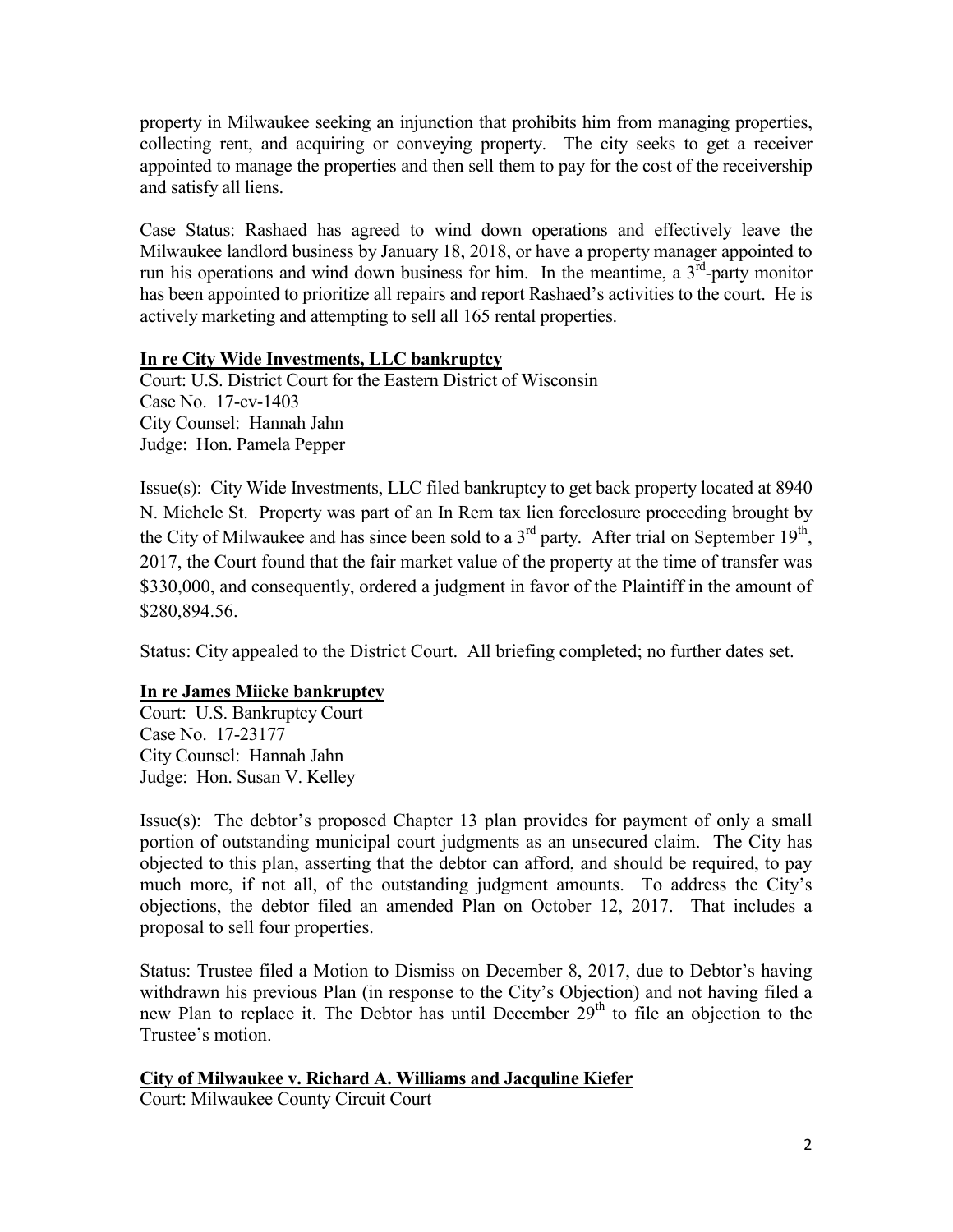Case No: 17-CV-5472 City Counsel: ACA Heather Hecimovich Hough Judge: Hon. Rebecca Dallet

Issue(s): City files bawdy house nuisance litigation under Wis. Stat. 823.09 for prostitution related activity occurring at the property.

Summary of Case: Since 2012, property owner-occupant allows prostitution activity to occur at the property.

Case Status: Status conference held on October 12, 2017. Defendant provided a copy of agreement with Shorewest Realty to sell the property. Set for a status conference in January, 2018 to update court on sale.

### **Linda Flores vs. City of Milwaukee**

Court: Milwaukee County Circuit Court Case No: 17-CV-4556 City Counsel: ACA Kail Decker Judge: Hon. Claire Fiorenza

Issue(s): A property owner sought order to prohibit the City from razing a building that was deemed to be dilapidated.

Summary of Case: The owner wishes to repair the property and the City is working with her to give her a reasonable opportunity to do so.

Case Status: The owner successfully rehabilitated the property at  $1325$  S.  $11<sup>th</sup>$  St. The parties stipulated to release the raze order and dismiss the case against the City. CASE CLOSED

## **City of Milwaukee v. Hampton Avenue Group LLC**

Court: Milwaukee County Circuit Court Case No: 17-CV-004388 City Counsel: Nicholas DeSiato Opposing Counsel: Unknown (recently filed) Judge: Judge John DiMotto

Issue(s): Sale and manufacture of K2 at convenience store

Summary of Case: After a nine month investigation with federal, state and local authorities regarding the sale of K2 (i.e. synthetic cannabinoids), DEA and MPD executed a search warrant on the convenience store Food Town Mini Mart on May 23, 2017. The search warrant resulted in the seizure of over 1,800 packets of K2, drug paraphernalia and equipment used to manufacture K2. In addition, the Department of Revenue seized over 4,000 boxes of illegal tobacco. On May 26, 2017, the CAO filed drug house litigation to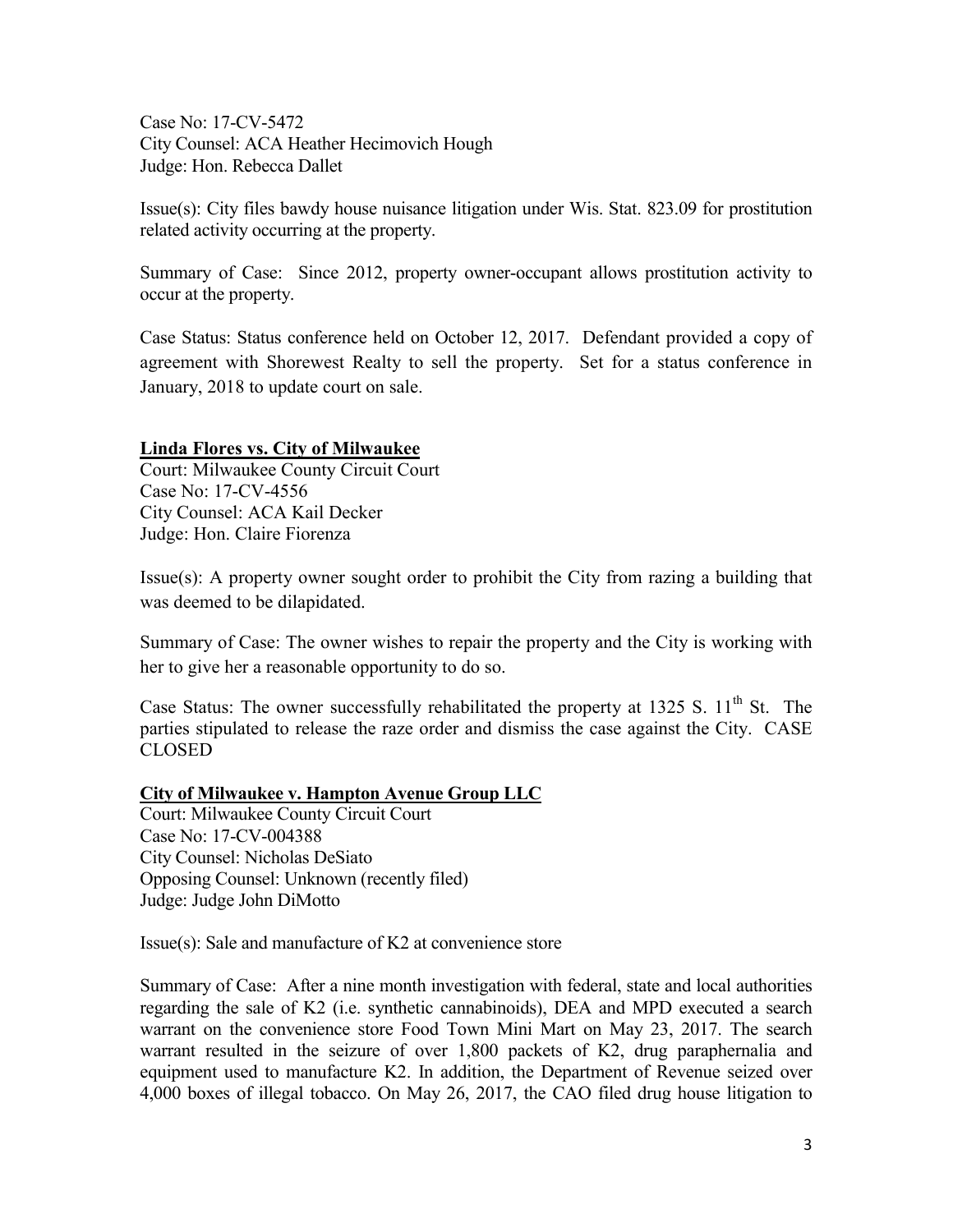close and seize the property.

Case Status: After a court trial and briefing, on November 14, 2017, the circuit court found the property to be a drug house and ordered it seized by the City and sold.

## **City of Milwaukee v. Kenneth D. Churchill, III**

Court: Milwaukee County Circuit Court Case No. 17-CV-1135 City Counsel: Heather Hecimovich Hough Opposing Counsel: Terry Teper, Bryan Ward Judge: Rebecca Dallet

Issue(s): Since 2011, Churchill's 12 City property holdings have received 11 drug house designations and Churchill has failed to abate the drug, nuisance and prostitution activity at his property holdings. In addition, Churchill has numerous outstanding code violations that have not been corrected and have been open since 2015. The City also alleges that Mr. Churchill has direct involvement with the drug activity occurring at his rental properties.

Summary of Case: The City sued Churchill under Wis. Stat. § 823.02, alleging that Churchill's mismanagement of his properties constitutes a public nuisance; under Wis. Stat. § 823.09 alleging that the properties are Bawdy House nuisance, § 823.113 alleging that the properties are a drug house nuisance, and also that the properties are a nuisance per se due to the number of outstanding code violations and municipal citations attached to the properties.

Case Status: Temporary injunction granted and receivership ordered on March 22, 2017 (order filed April 3, 2017). Scheduling order issued, trial set for January 28, 2018.

## **In re. Paul M. Bachowski bankruptcy**

Court: United States Bankruptcy Court Eastern District of Wisconsin Case No: 16-30646-beh; Ch. 13 City Counsel: Kevin P. Sullivan Opposing Counsel: Todd C. Esser Judge: Beth E. Hanan

Issue(s): The City has sought relief from automatic stay with respect to the 16 parcels Debtor proposes to sell ("Relief Stay') and has objected to confirmation of his plan with respect to Debtor's remaining 17 parcels ("Objection").

Summary of Case: Debtor has been in bankruptcy since October, 2016.

Case Status: In resolution of the City's motion for relief from stay, an order has been entered by the bankruptcy court incorporating agreed-upon deadlines for code compliance and listing for sale with respect to the debtor's properties and providing for increased monthly payments.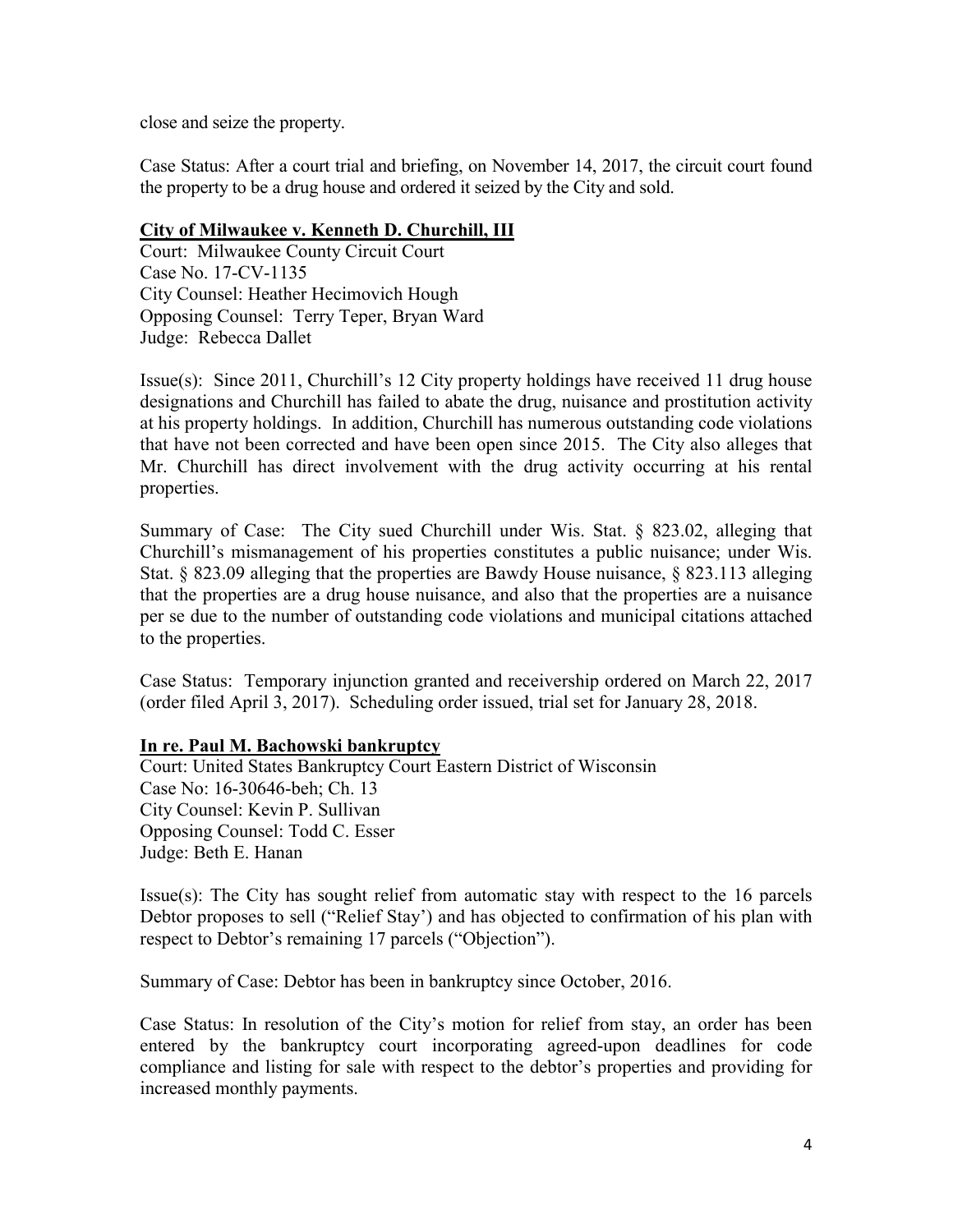## **City of Milwaukee v. 2904 W Wisconsin LLC**

Court: Milwaukee County Circuit Court Case No: 16-CV-1802 City Counsel: Kail Decker and Joseph Johnson (Kohn) Opposing Counsel Firm: Heller Law Offices, LLC Opposing Counsel: Michael G. Heller Judge: Rebecca F. Dallet

Issue(s): There is a judgment against an LLC that remains unsatisfied.

Summary of Case: The City's collections firm, Kohn Law Firm, obtained a judgment for \$36,465.32 on July 26, 2016, for delinquent taxes against the owner of the property located at 2904 West Wisconsin Avenue. ACA Decker filed a notice of appearance in the matter post-judgment and will be conducting a supplemental examination of the owner's member or agent to inquire about the assets of the LLC owner.

Case Status: Pending execution of motion.

### **City of Milwaukee v. Mohammad Choudry, et al.**

Court: Milwaukee County Circuit Court Case No: 16-CV-8057 City Counsel: Kail Decker Opposing Counsel: Frank Gimbel, Russell Karnes Judge: William Sosnay

Issue(s): Since 2009, Mohammad Choudry has amassed a portfolio of neglected rental properties. He frequently failed to record sheriff's deeds, regularly did not pay real estate taxes, and hid behind LLCs that incurred significant forfeiture debt. His tenants lived in poor conditions, the city rarely collected debts upon him, and his cash-only business made it difficult to garnish to pay those debts.

Summary of Case: The City sued Mr. Choudry and several related LLCs under causes of action including: debt collection, public nuisance, racketeering, and fraudulent transfers. In addition, the City sought to pierce the corporate veil of the LLCs and hold Choudry personally liable.

Case Status: The receivership has been operating for over a year. All life/safety issues have been addressed and receiver obtained a \$300,000 line of credit with a local bank to pay down debt and assist in making proactive improvements that will reduce future maintenance costs. Also, 15 of the 75 properties will be sold to reduce future expenses and obtain cash.

## **City of Milwaukee Municipal Court v. Will J. Sherard**

Court: Milwaukee County Circuit Court Case No: 16-CV-6628 City Counsel: Patrick Leigl Opposing Counsel: Robert Meyeroff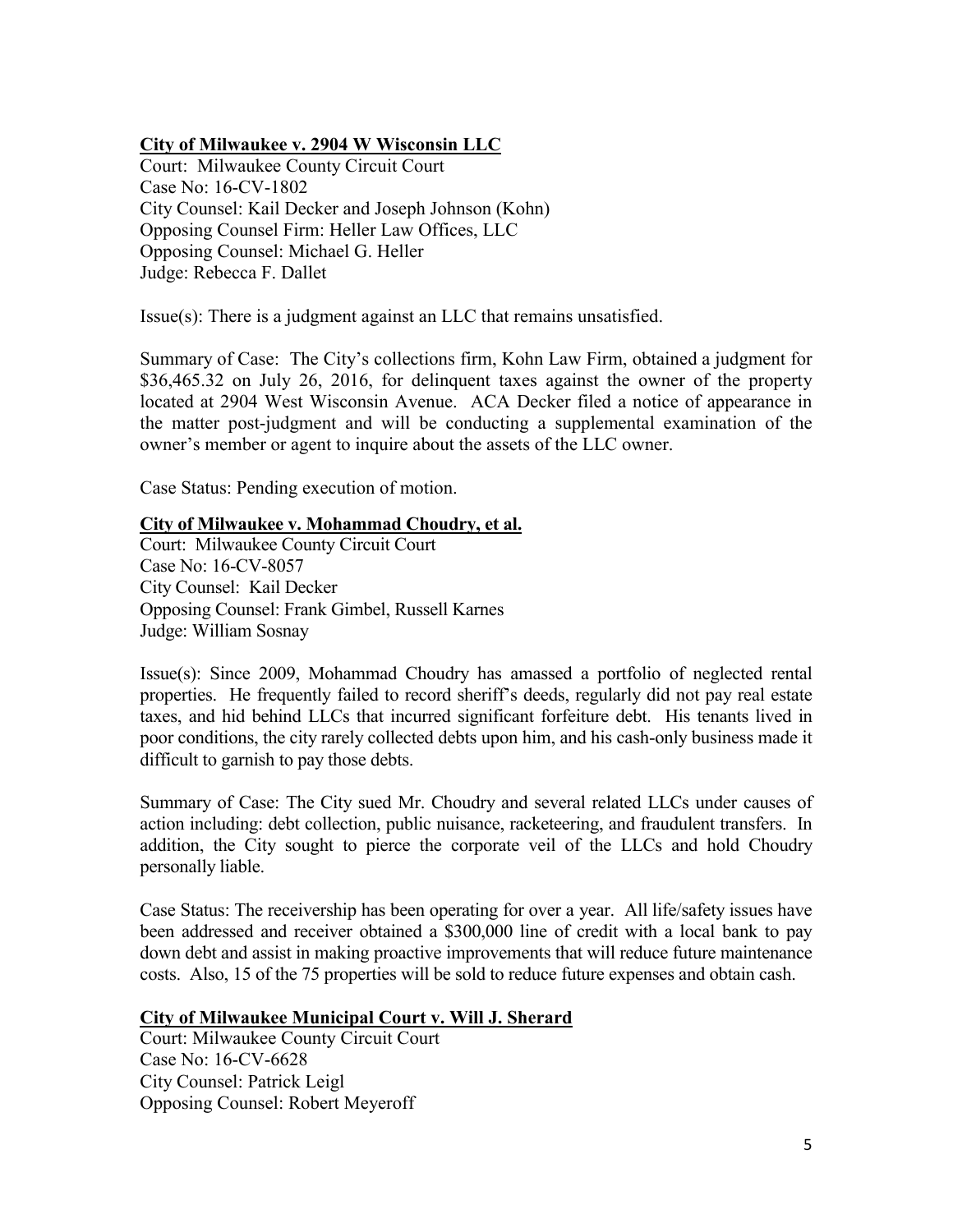Judge: Glenn Yamahiro

Issue(s): Did the municipal court abuse its discretion when it ordered Will Sherard to pay his municipal forfeitures in full?

Summary of Case: Judge Yamahiro denied Sherard's motion to set aside the municipal order and upheld the order to pay the forfeitures within 60 days. He subsequently denied the motion to stay the order pending the appeal.

Case Status: Will Sherard paid \$39,728 to his attorney's trust account on May 23, 2017. The circuit court order has been appealed to the court of appeals; briefing pending.

### **ORP Real Estate Holdings LLC v. City of Milwaukee**

Court: Milwaukee County Circuit Court Case No. 15-CV-10358 City Counsel: Kail Decker Opposing Counsel: Mark Peterson and Rock Pledl Judge: Clare Fiorenza

Issues(s): Temporary and permanent injunction against raze order issued for 2801 W. Wisconsin Avenue for the purposes of providing a residential care center for male juveniles with disabilities. ORP initiated a suit in circuit court contesting the raze; and also in federal court for federal fair housing and disabilities claims.

Summary of Case: Upon stipulation in circuit court, ORP agreed to stipulate to dismissal without prejudice of the federal court case.

Case Status: ORP attorneys agreed to provide to city estimates for cost to raze/rebuild vs. cost to repair. Next status set for February 14, 2018

#### **City of Milwaukee v. M & R Properties Investment, LLC, et al.**

 Court: Milwaukee County Circuit Court Case No: 15-CV-7228 City Counsel: Kail Decker Opposing Counsel: David Halbrooks Judge: Rebecca Dallet

Issue(s): Property at 2710 W. Juneau Avenue was dilapidated and uninhabitable. The City served a raze order against the property and the owner did not comply.

Summary of Case: City sued the owner of 2710 W. Juneau Avenue to force it to raze the building. The owner stipulated to razing the building by a certain date. It failed to do so by that date. The city sought a finding of contempt and sanctions which was denied. Just prior to another scheduled contempt hearing, the owner conveyed the property to a third party who was not financially capable of completing the project. The city filed a motion under Ch. 242 to declare the conveyance to be a fraudulent transfer and the owner agreed to void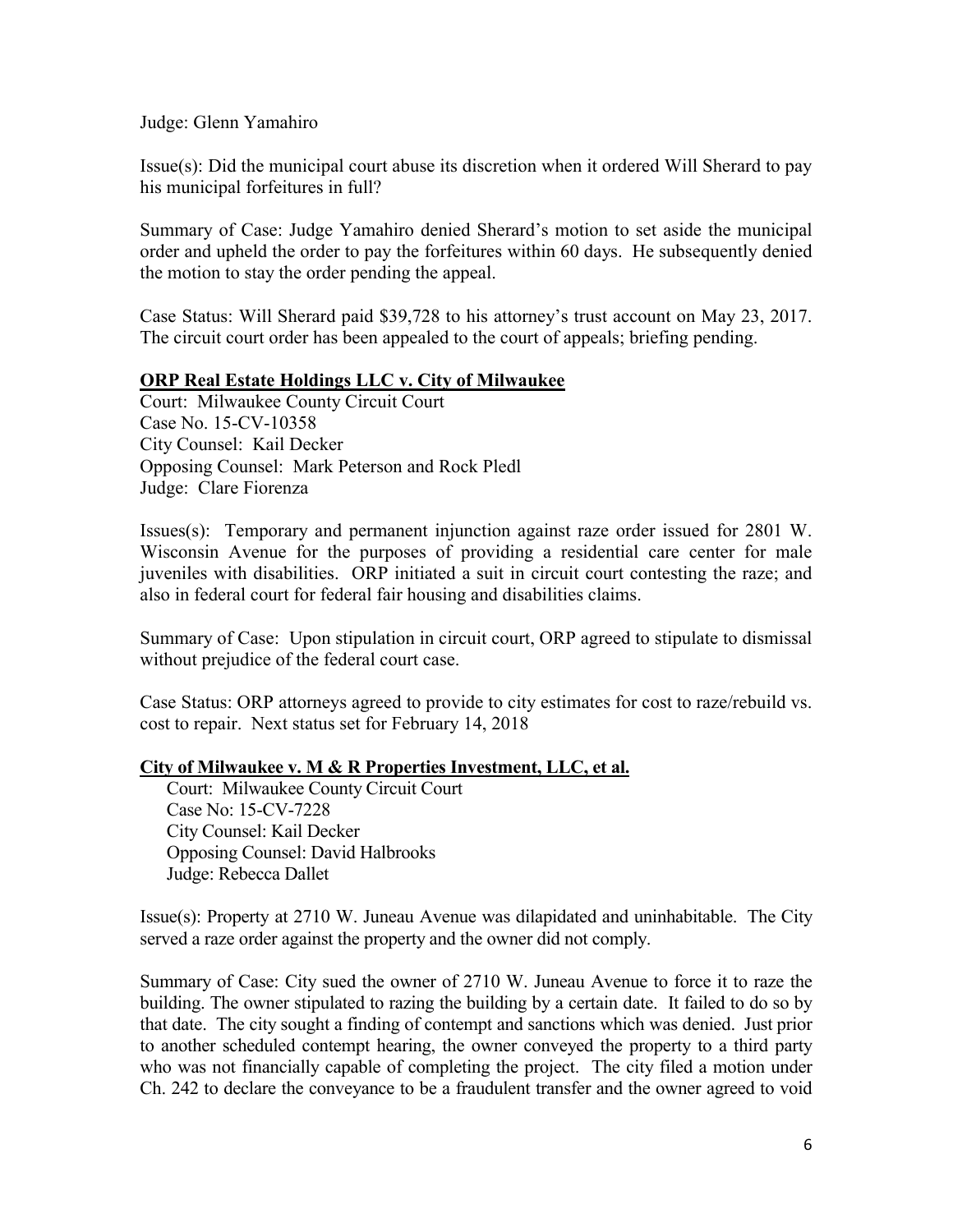the conveyance. The City razed this building in March 2017 at its cost due to the extended period of time it would take to compel the owner.

Case Status: The case is now a collections action by Kohn Law Firm.

# **City of Milwaukee v. ELRA 2121, LLC, et al.**

Court: Milwaukee County Circuit Court Case No: 15-CV-3720 City Counsel: Kail Decker Opposing Counsel: David Halbrooks Judge: William Sosnay

Issue(s): Property at 2405 W. National Avenue was dilapidated and uninhabitable. The City served a raze order against the property and the owner did not comply.

Summary of Case: City sued the owner of 2405 W. National Avenue to force it to raze the building. The owner expressed an interest in fixing the property instead and posted \$20,000 as a bond to assure its completion. Through a stipulation with the City, the owner was provided with an opportunity to repair the building. Although the owner has repaired a portion of the building, it remains unfinished. A third-party project manager was overseeing the project until recently.

Case Status: ELRA 2121, LLC was found in contempt on September 22 with a purge deadline of October 6. ELRA failed to meet that deadline, so a \$1,000 per day forfeiture has been accruing since September 22 and will continue to accrue until ELRA completes the restoration of the building as ordered by the court.

### **City of Milwaukee: Notice of Intent to File Application for Appointment of a Receiver**

Court: None, published only (March 30, 2017) Case No.: N/A City Counsel: Heather Hecimovich Hough Opposing Counsel: Victor M. Arellano Judge: N/A

Issue(s): Since 2011, DNS has issued at least 138 orders identifying at least 854 code violations at Miguel Saldivar's property holdings. To date, 44 orders to correct 458 code violations remain unabated.

Summary of Case: The City published the Notice of Intent to File Application for Receivership on March 30, 2017, with the intent of filing a nuisance action for receivership in circuit court after the expiration of 60 days (as required by statute).

Case Status: Agreement entered into between Saldivar and City to abate code violations terminated by City. Third party mortgagor (F. Street Investments) filed foreclosure s with request for receivership. Court dates in November, 2017.